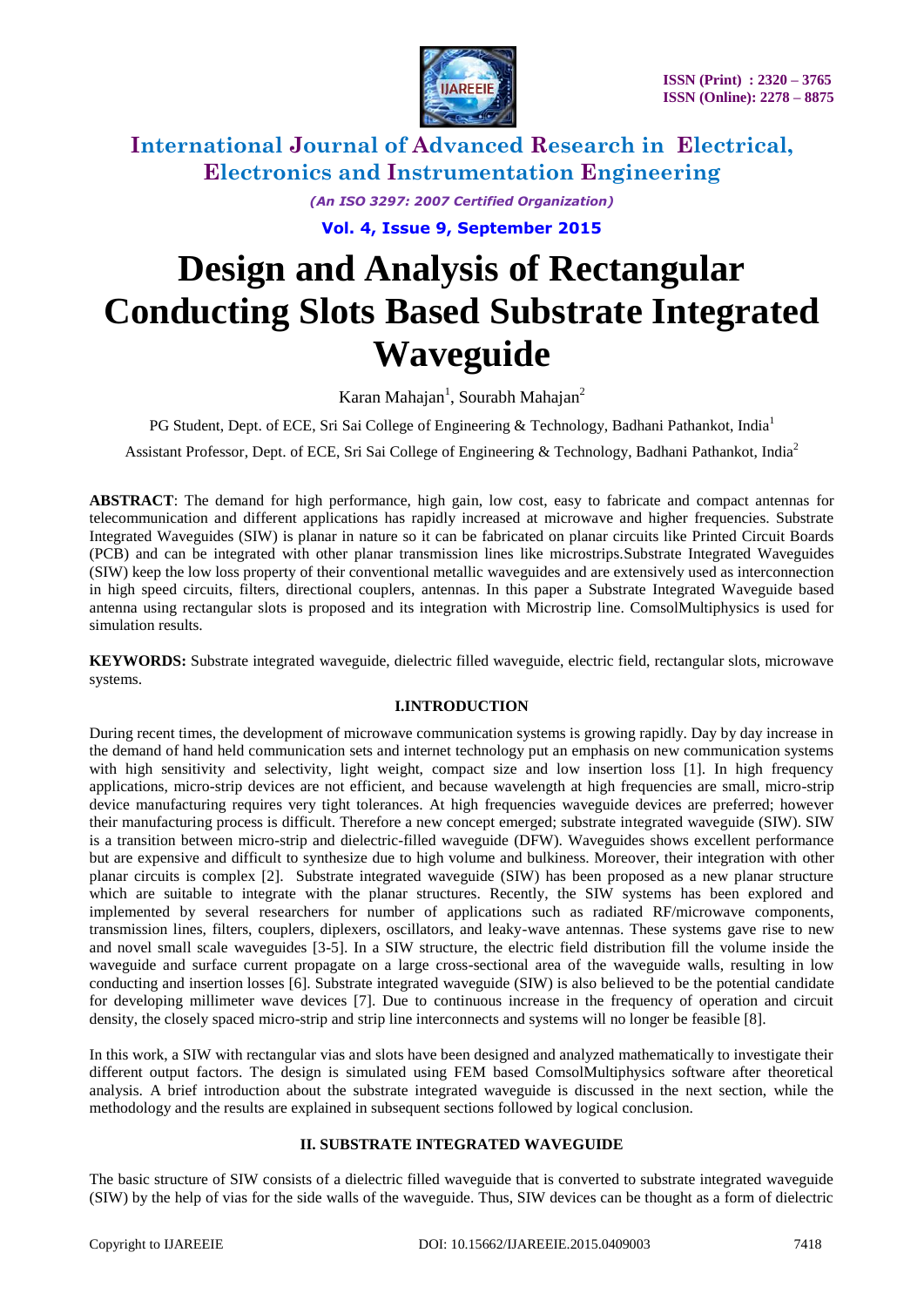

*(An ISO 3297: 2007 Certified Organization)*

## **Vol. 4, Issue 9, September 2015**

filled waveguide (DFW), therefore the starting point can be DFW. A schematic for the rectangular waveguide is shown in Fig. 1. For TE10 mode, the dimension b is not important as it does not affect the cut-off frequency of the waveguide [9]. Therefore, the substrate can be of any thickness but it can affect the dielectric losses. More is the thickness, lower are the dielectric losses.



Fig.1. (a) 3D schematic of rectangular waveguide, (b) Top view of 2D equivalent diagram

For a rectangular waveguide, cut off frequency of arbitrary mode is found by the following formula

$$
f_c = \frac{c}{2\pi} \sqrt{\left(\frac{m\pi}{a}\right)^2 + \left(\frac{n\pi}{b}\right)^2}
$$

where*c* is the speed of light in vacuum, *m* and *n* are the mode numbers, and *a*, *b* are the dimensions of the waveguide. For  $TE_{10}$  mode, the above formula can be simplified as

$$
f_c = \frac{c}{2a} \tag{2}
$$

For DFW with same cut off frequency, the dimension  $a_d$  is found as

$$
a_d = \frac{a}{\sqrt{\varepsilon_R}}
$$
\n(3)

After calculating the dimension *a* for DFW, the design equations for SIW can be calculated as

$$
a_s = a_d + \frac{d^2}{0.95p} \tag{4}
$$

where, *d* is the diameter of the via, and *p* is the pitch (distance between the vias). For SIW design, the following two conditions are required

$$
d < \frac{\lambda_g}{5} \tag{5}
$$

$$
and, \ p < 2d \tag{6}
$$

where  $\lambda_g$  (guided wavelength) can be written as

$$
\lambda_{g} = \frac{2\pi}{\sqrt{\frac{\varepsilon_{R}(2\pi f)^{2}}{c^{2}} - \left(\frac{\pi}{a}\right)^{2}}}
$$

where  $f$  is the resonant frequency,  $c$  is the speed of electromagnetic wave in free space and  $a$  is the width of the waveguide. The fundamental mode of the SIW is TE10 mode, and the dispersion characteristics are equivalent to those

(1)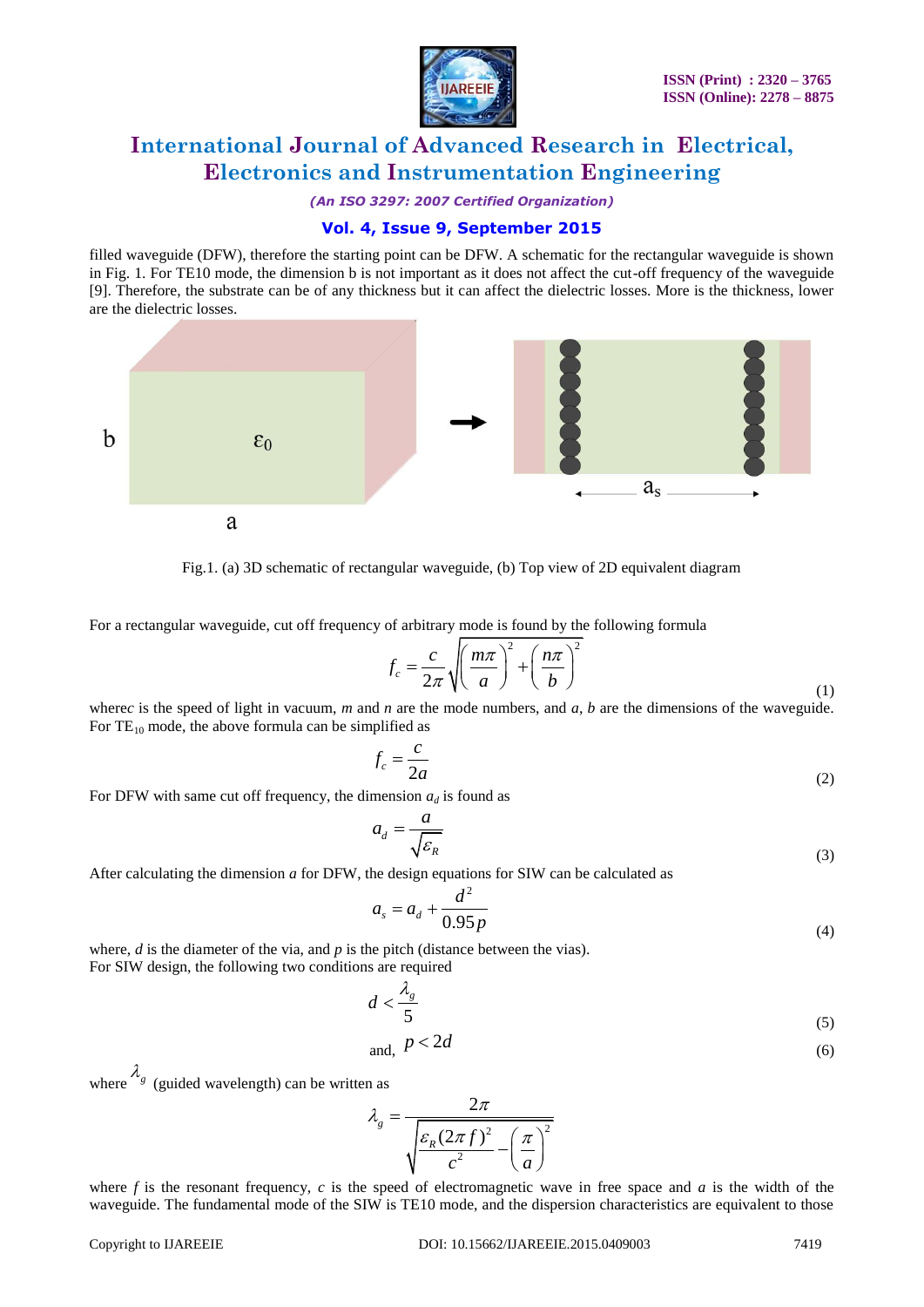

*(An ISO 3297: 2007 Certified Organization)*

## **Vol. 4, Issue 9, September 2015**

of a related rectangular waveguide with an equivalent width [10]. We assume that the width between the two rows of metallic cylinders of the SIW is *W*, the diameter of metalized via hole is *D*, and the space between adjacent via hole is *S*. The equivalent width of the SIW is written as follows

$$
W_{\text{eff}} = W - 1.08 \frac{D^2}{S} + 0.1 \frac{D^2}{W}
$$

Therefore, the propagation constant of the SIW can written as

$$
\beta(W) = \sqrt{\omega^2 \mu \varepsilon - \left(\frac{\pi}{W_{\text{eff}}}\right)^2}
$$

The propagation constant  $\beta$  is determined by the width W of SIW completely for given *D*, *S*,  $\omega$ ,  $\epsilon$ , and  $\mu$ . SIW structure has high *Q*-factor and high power-handling capability with self consistent electrical shielding which are the merits of these structures over conventional metallic waveguide [11].

#### **III. PROPOSED DESIGN**

The structure of the proposed designed for SIW is shown in Fig. 2. The whole microwave system has been integrated on the same substrate without any mechanical features. A 50  $\Omega$  transmission line as characteristic impedance is connected to integrated waveguide. Mode matching is done by tapered section to transform the quasi-TEM mode of the micro-strip line into the  $TE_{10}$  mode. The model of the proposed designed has been optimized in a software for the desired frequency bandwidth, that is, between 6 GHz to 11 GHz. The typical part of modeling is to adjust and optimize the metallic rectangular via holes. The whole structure has been designed according to the analytical equation. This designed structure consists of SIW with the top and bottom metal planes of a substrate having two parallel rectangular via fences in the substrate.



Fig.2. 3D schematic of the proposed design.

For this design,  $TE_{10}$  mode is supported due to their similar current distributions on the side walls. In our design, PCB has been taken as substrate with relative permittivity 3.38 and relative permeability 1. The model is designed using electromagnetic, frequency domain solver. The selected bandwidth of a desired frequency band is applied through the lumped ports to analyze the results. The dimensional parameters selected for the proposed design is shown in table 1.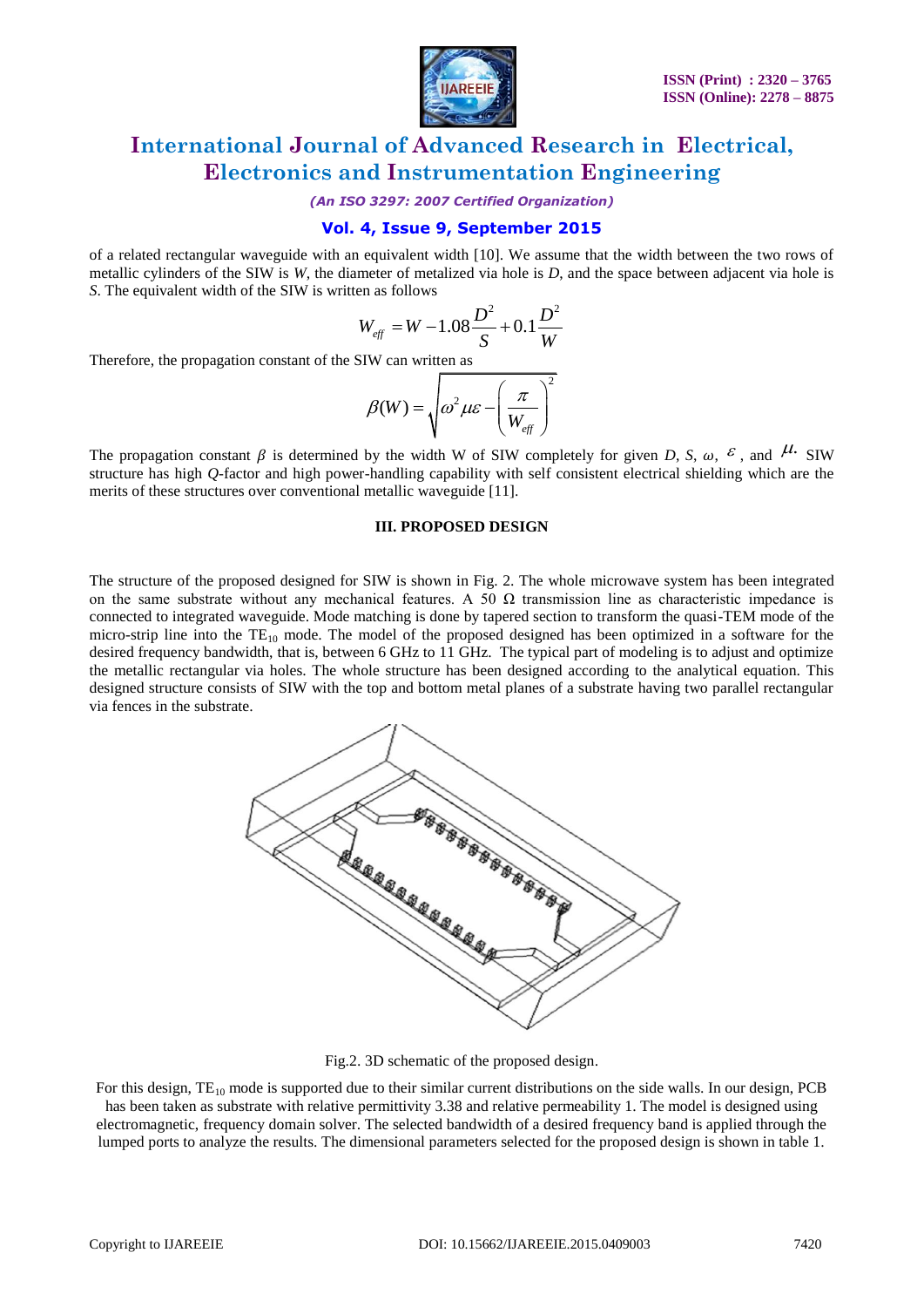

*(An ISO 3297: 2007 Certified Organization)*

## **Vol. 4, Issue 9, September 2015**

Table 1: Dimensional parameters selected for SIW design

| Parameter           | Value             |
|---------------------|-------------------|
| Substrate thickness | $15 \text{ mm}$   |
| Substrate length    | $35 \text{ mm}$   |
| Substrate width     | $12.5 \text{ mm}$ |
| Feed line length    | $30 \text{ mm}$   |
| Feed line width     | $3.2 \text{ mm}$  |
| Radius of via       | $0.5 \text{ mm}$  |

#### **IV. RESULTS AND DISCUSSIONS**

Fig. 3 shows the meshed design of the proposed model. Normal meshing is done on the SIW structure. For this, the maximum element size selected is 0.0054508. The design was simulated on the computational machine with 3.1 GHz processor speed. The virtual memory used while simulation was 2.7 GB. Higher meshing is not selected as the computational load increases for higher mesh sizes.



Fig.3. Meshed design of the proposed model.

The electric field generated while computing the results is shown in fig. 4. Fig. 4 shows the radiations due to electric field generated for PCB substrate.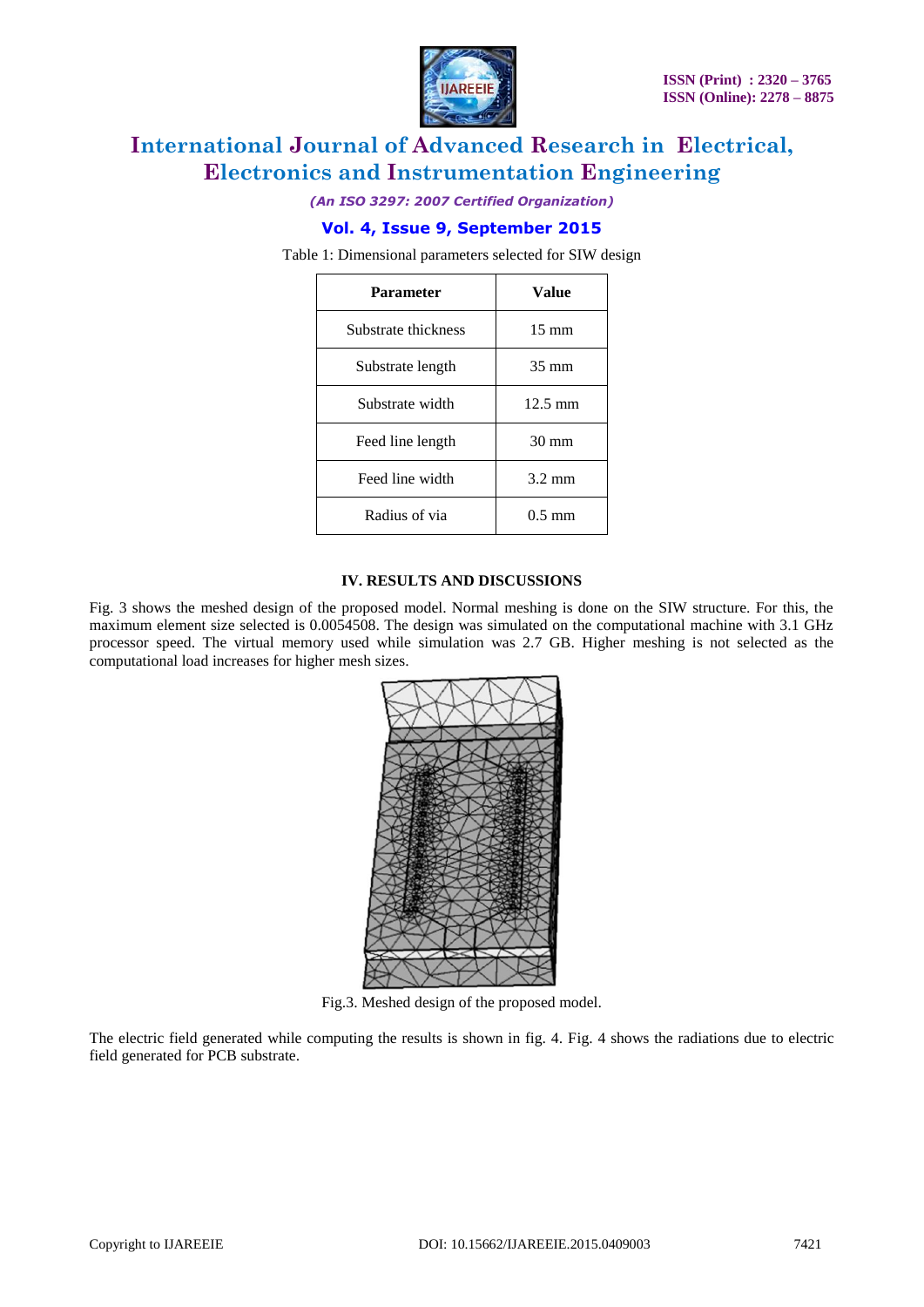



Fig.4. Electric field generated in proposed SIW

The results were evaluated by the plot as shown in figure 5. This graph indicates relation observed between Sparameters and the frequency. Return losses or input reflection coefficient  $(S_{11})$  and the forward transmission gain  $(S_{21})$ were plotted. The graph showed that the dip for return loss is observed at 7 GHz frequency and transmission gain remains varied for the whole frequency band but shows maxima at the resonant frequency (7 GHz).



Fig.5. Plot between S-parameters and frequency

From the plot, it is observed that the useful bandwidth (below -10 dB) for the design is in-between 6.8 GHz to 7.4 GHz. Hence the operating bandwidth for this simulated design is approximately 600 MHz.

### **V.CONCLUSION**

In this work, the design and analysis is carried out to investigate the effect of rectangular vias on the electromagnetic wave propagation in SIW. S-parameters such as return losses and transmission gain were calculated for frequency ranging from 6 GHz to 11 GHz. It can be concluded that the SIW works efficiently in-between the frequency region 6.8 GHz to 7.4 GHz.